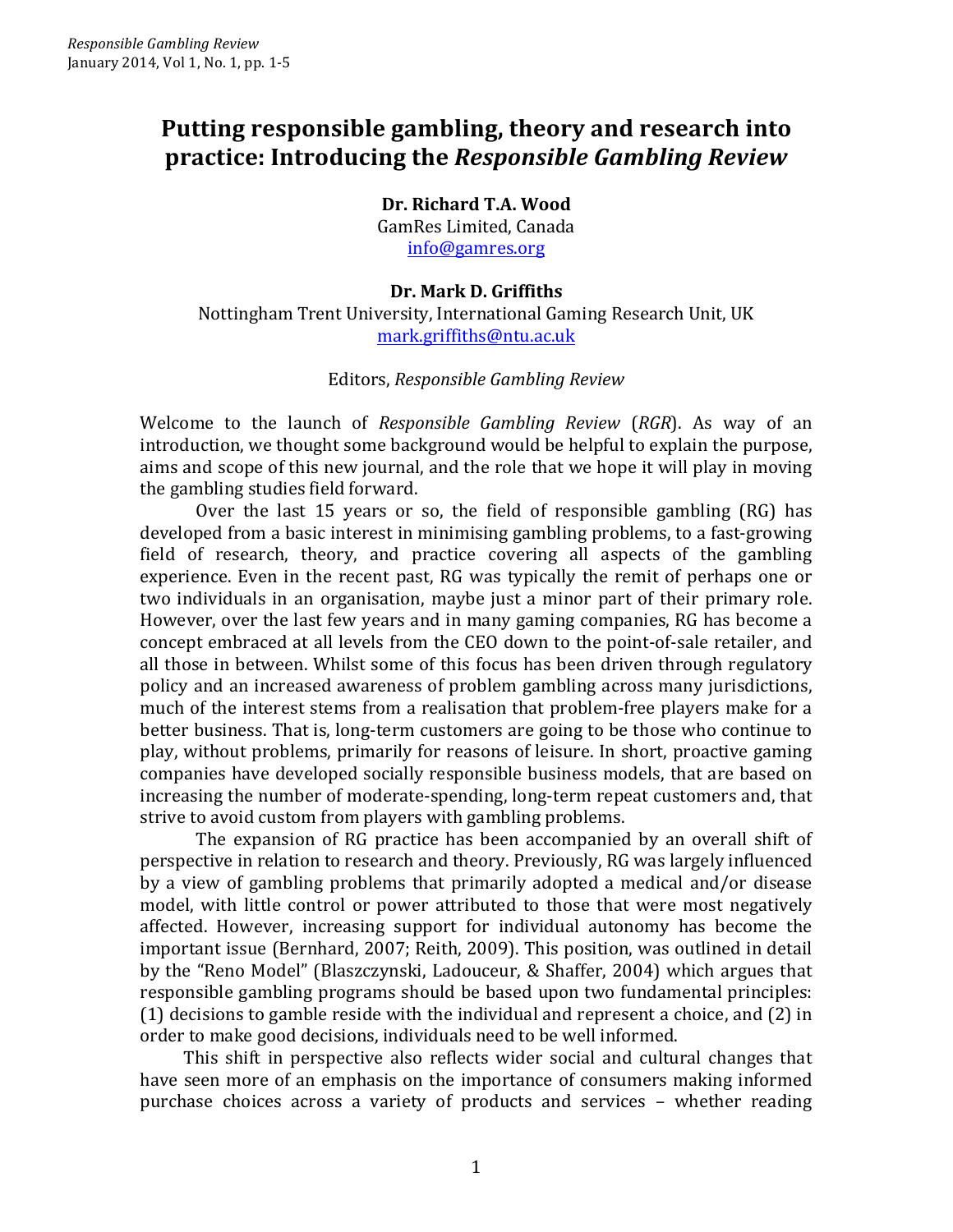nutritional labels for dietary purposes or clearly understanding the implications of signing credit agreements. As is the case in a number of commercial settings, facilitating RG through *informed player choice* has become a major priority in building RG policy and strategy – an approach that reflects the fact that millions of participants willingly gamble worldwide every day as a legitimate and problem-free leisure activity (Wood & Bernhard, 2010).

Partly as a driving force, and partly in response to the developing field of RG, the number of research studies in this area has been steadily increasing. This has both helped to shape RG theory and improve upon the overall effectiveness of gaming company RG policies, procedures and protocols. Consequently, the range of responsible gambling tools and features has expanded considerably, to include a diverse range of initiatives such as: enhanced player information and support services, self-diagnostic tests, behavioral tracking and feedback, pre-commitment and limit-setting (for both time and money), dynamic warning messages, educational videos, and game risk analysis (see for example: Auer & Griffiths, 2013; Auer, Malischnig & Griffiths, 2014; Bernhard, Lucas, & Jang, 2006; Griffiths, Wood & Parke, 2009; Monaghan, 2008; 2009; Monaghan & Blaszczynski, 2007; 2010a; 2010b; Nisbet, 2005; Sharpe et al, 2005; Williams, West & Simpson, 2007; Wohl et al, 2010; 2011; Wood & Bernhard, 2010; Wood & Griffiths, 2008; Wood, Shorter & Griffiths, 2014).

At the same time, technological developments have become a driving force, for both the design of games and gambling environments, as well as for tools and services that can assist players to play responsibly. As Wood, Shorter and Griffiths (2013) recently reported in a Delphi study comprising of RG experts, treatment providers, and recovered problem gamblers, there are now many more RG features available for Internet-based games than there are for traditional offline venue-based games. For example, the study identified 34 RG features that might be utilized for Internet bingo games, whereas for traditional bingo in a bingo hall, casino, or gaming centre only 15 such RG features were identified. The nature of Internet based gambling is such that there is arguably a greater capacity than with traditional offline games in  $(i)$  controlling the gaming environment  $(e.g., the look$ and sound of the game), (ii) changing the characteristics of the actual game (e.g., the speed and duration of a game), (iii) providing players with limit-setting tools (e.g., player-defined spend and time limits), (iv) providing players with behavioral feedback (e.g., alerting players when their behavior has significantly changed over a specific time period),  $(v)$  providing players with instant referral to online support services (e.g. www.GamTalk.org), and (vi) educating players through entertaining and animated vignettes that almost appear to be a part of the game itself.

However, whilst there has been an expansion in research and technological developments in the RG field, the translation of research into wide-spread practice has sometimes been slower to take effect. Furthermore, staying up-to-date on the latest developments can be a difficult and time-consuming process. A major barrier being that research is typically published in a broad collection of subject-specific journals (e.g., psychology, sociology, social policy, law, etc.) as well as broadly focused gambling related journals. Within these journals, articles and papers on RG are interspersed amongst numerous other articles that are often concerned with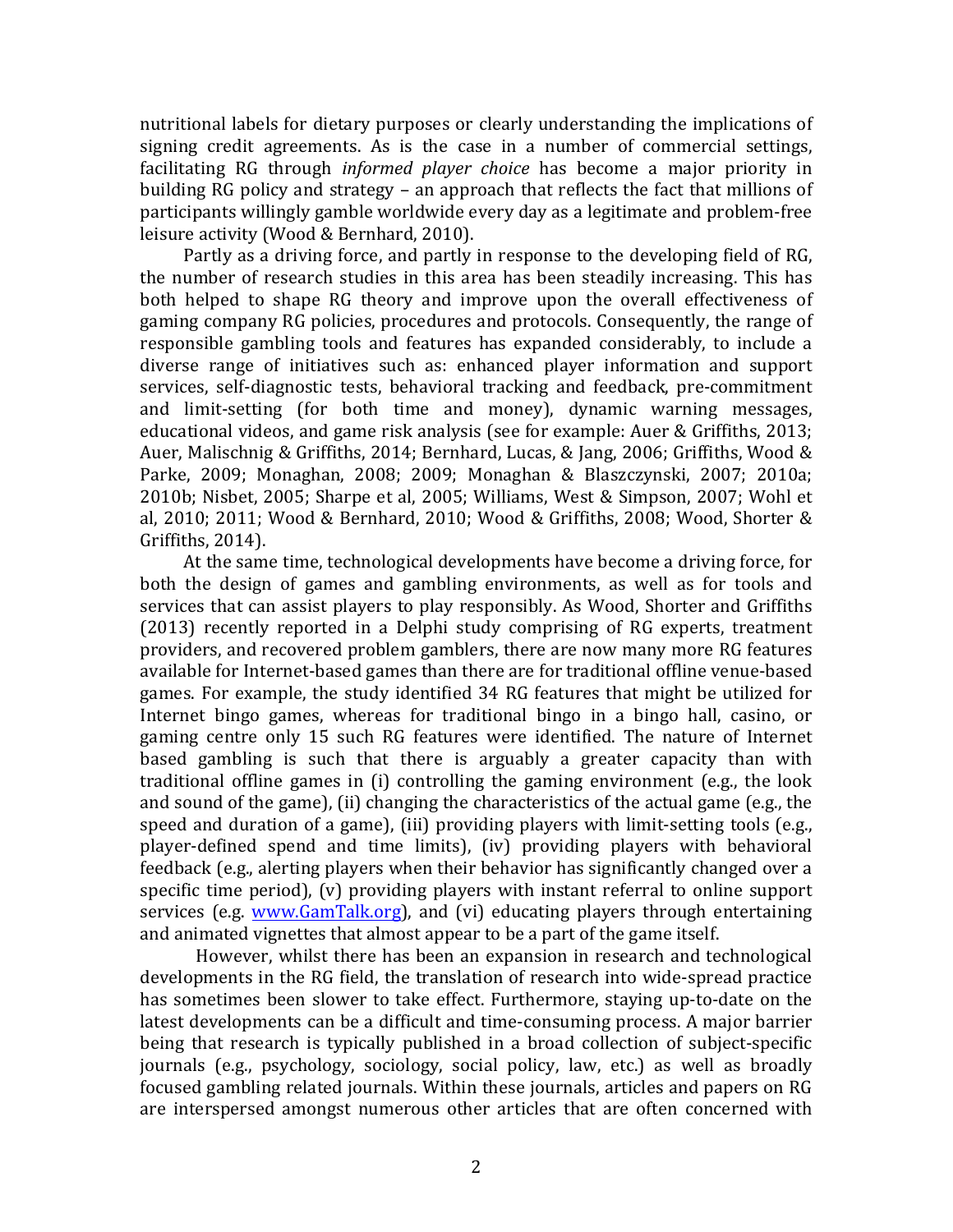issues focused on problem gambling. Furthermore, the reporting of such findings has, according to the tradition of academic publishing, usually involved rather lengthy theoretical and methodological discussions with little consideration for translating findings into practical applications that can be readily utilized by the gaming industry or gaming regulators. In practice, it is too often the case that an RGrelated article is read by only a handful of people, usually other academics, and is consigned to the university library where access is restricted to other university staff and students. In addition, by the time research is published, it may already be out of date. Added to this, the lengthy process involved in traditional publishing, can mean that it often takes a year or more before important papers are finally printed.

To address these issues, the *RGR* has opted for a free-to-access online format, by which papers and articles can be published very quickly following the peer review process, with no need to wait whilst a series of papers are gathered together for a printed edition. Once a paper is accepted, the *RGR* can publish it online and it will be accessible to everyone. Bridging the gap between research and practice  $-$  as well as making RG knowledge more accessible – are the key aims of *RGR*. Through a focus on (i) translating research into more easily digestible and user-friendly writing, (ii) summarizing key findings, and (iii) highlighting actionable strategies, *RGR's* aim is to engage with a much wider audience than has traditionally been the case. In addition, the inclusion of reports on the experiences and practices of applying RG provide an opportunity to share best practices and highlight where the application of RG theory and practice is making progress. To date, the field of RG has lacked a focal point by which to bring together knowledge and experience of practicing RG. However, by sharing knowledge and experience freely we can better learn what works, what doesn't, and what holds potential for the future. Through a focus on communicating research, practical experience, and issues directly related to RG, we hope *RGR* will provide some helpful direction and continuity in this rapidly expanding field.

We would like to express our warmest thanks to those people that have contributed to our inaugural issue. We look forward to hearing more from you again and from other colleagues (e.g., other RG staff, regulators, researchers etc.) who wish to share their RG experiences, RG research findings, and discuss RG issues.

## **References**

- Auer, M. & Griffiths, M. D. (2013). Voluntary limit setting and player choice in most intense online gamblers: an empirical study of gambling behaviour. *Journal of Gambling Studies*, *29*, 647-660
- Auer, M., Malishnig, D. & Griffiths, M. D. (2014). Is 'pop-up' messaging in online slot machine gambling effective? An empirical research note. *Journal of Gambling Issues*, in press.
- Bernhard, B.J. (2007). The voices of vices: Sociological perspectives on pathological gambling. *American Behavioral Scientist*. *51*, 8-32.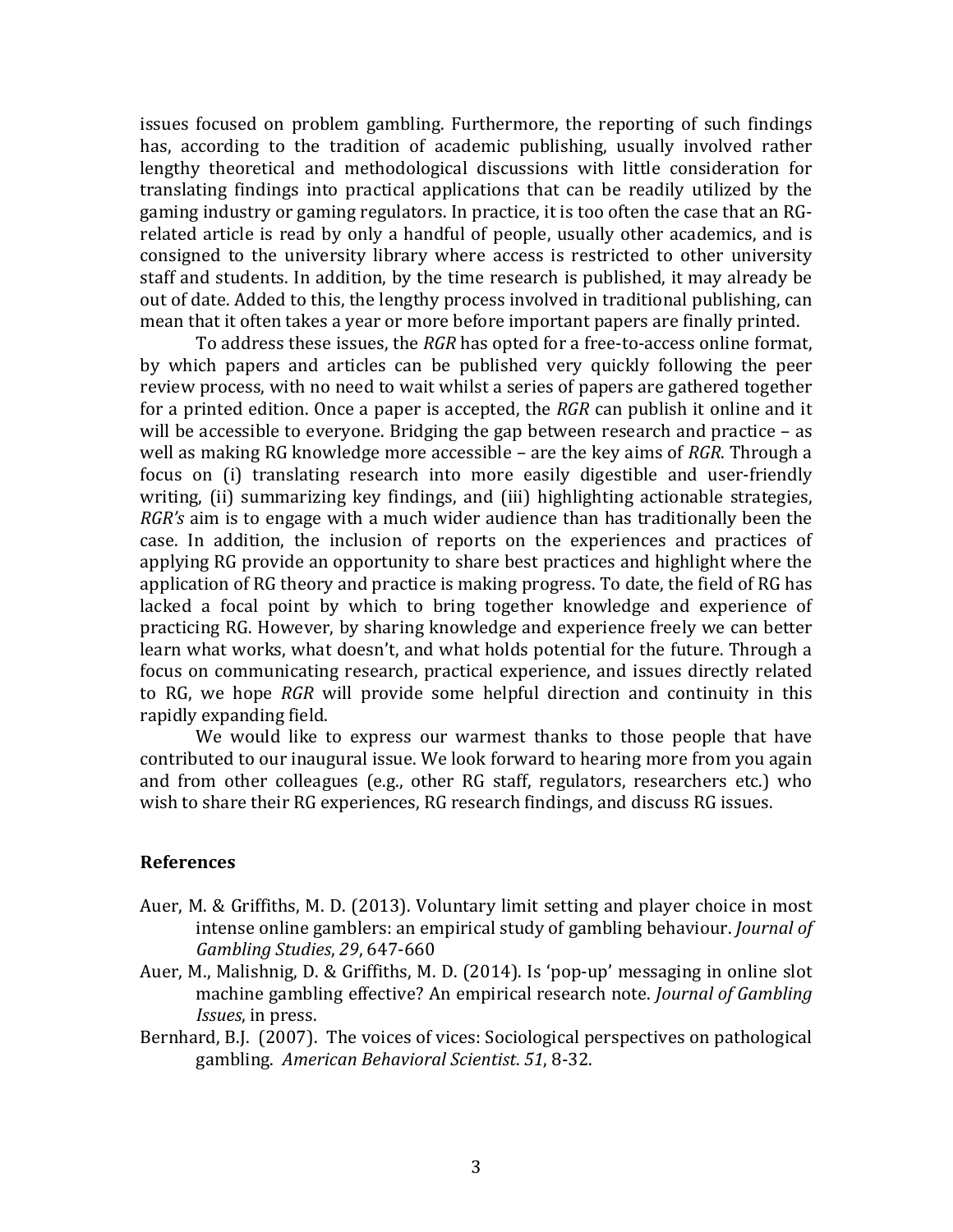- Bernhard, B. J., Lucas, A. F. & Jang, D. (2006). *Responsible Gaming Device Research Report.* Nevada: University of Nevada, Las Vegas International Gaming Institute.
- Blasczczynski, A., Ladouceur, R., & Shaffer, H.J. (2004). A science-based framework for responsible gambling: The Reno model. *Journal of Gambling Studies, 20*, 301-317.
- Griffiths, M. D., Wood, R. T. A., & Parke, J. (2009). Social responsibility tools in online gambling: A survey of attitudes and behavior among internet gamblers, *CyberPsychology and Behavior*, *12*, 413-421.
- Monaghan, S. (2008). Review of pop-up messages on electronic gaming machines as a proposed responsible gambling strategy. *International Journal of Mental Health and Addiction, 6,* 214-222.
- Monaghan, S., (2009). Responsible gambling strategies for Internet gambling: The theoretical and empirical base of using pop-up messages to encourage selfawareness. *Computers in Human Behavior*, *25,* 202-207.
- Monaghan, S., & Blaszczynski, A. (2007). Recall of electronic gaming machine signs: A static versus a dynamic mode of presentation. *Journal of Gambling Issues*, *20,* 253-268.
- Monaghan, S., & Blaszczynski, A. (2010a). Electronic gaming machine warning messages: Information versus self-evaluation. *Journal of Psychology*, 144, 83-96.
- Monaghan, S., & Blaszczynski, A. (2010b). Impact of mode of display and message content of responsible gambling signs for electronic gaming machines on regular gamblers. *Journal of Gambling Studies*, 26, 67-88.
- Nisbet, S. (2005). Responsible gambling features of card-based technologies. *International Journal of Mental Health and Addiction*, *3,* 54-63.
- Reith, G. (2009). Reflections on responsibility. *Journal of Gambling Issues*, 22, 149-155.
- Sharpe, L., Walker, M., Coughlan, M., Enersen, K., & Blaszczynski, A. (2005). Structural changes to electronic gaming machines as effective harm minimization strategies for non-problem and problem gamblers. *Journal of Gambling Studies*, *21*, 503-520.
- Williams, R. J., West, B. L., & Simpson, R. I. (2007). Prevention of problem gambling: A *comprehensive review of the evidence.* Report prepared for the Ontario Problem Gambling Research Centre, Guelph, Ontario, Canada.
- Wohl, M. J. A., Christie, K., Matheson, K., & Anisman, H. (2010). Animation-based education as a gambling prevention tool: Correcting erroneous cognitions and reducing the frequency of exceeding limits among slot players. *Journal of Gambling Studies*, *26*, 469-486.
- Wohl, M., & Pellizzari, P. (2011). Player tools, do they work? New research and implications for operators. Nova Scotia Gaming Corporation Responsible Gambling Conference. Halifax. NS. Retrieved from http://www.responsiblegamblingns.ca/presentations/
- Wood, R. T. A. & Bernhard, B. J. (2010). Found in translation. Paper presented at the Nova Scotia Gaming Corporation Responsible Gambling Conference, Halifax.